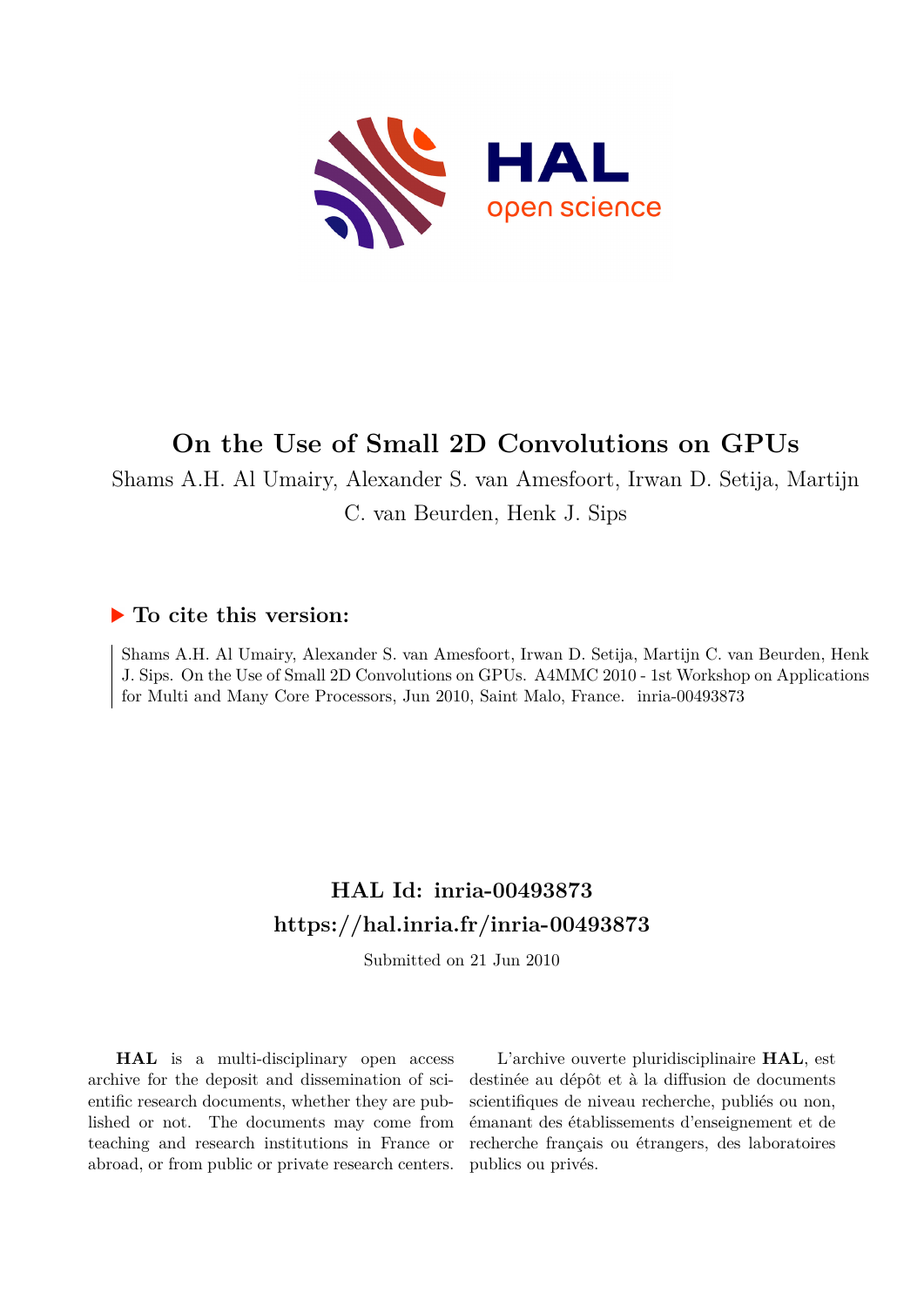# On the Use of Small 2D Convolutions on GPUs

Shams A.H. Al Umairy<sup>1</sup>, Alexander S. van Amesfoort<sup>1</sup>, Irwan D. Setija<sup>2</sup>, Martijn C. van Beurden<sup>3</sup>, and Henk J. Sips<sup>1</sup>

<sup>1</sup> Delft University of Technology, Delft, The Netherlands, <sup>2</sup> ASML, Eindhoven, The Netherlands,

<sup>3</sup> Eindhoven University of Technology, Eindhoven, The Netherlands

Abstract. Computing many small 2D convolutions using FFTs is a basis for a large number of applications in many domains in science and engineering, among them electromagnetic diffraction modeling in physics. The GPU architecture seems to be a suitable architecture to accelerate these convolutions, but reaching high application performance requires substantial development time and non-portable optimizations. In this work, we present the techniques, performance results and considerations to accelerate small 2D convolutions using CUDA, and compare performance to a multi-threaded CPU implementation. To improve programmability and performance of applications that make heavy use of small convolutions, we argue that two improvements to software and hardware are needed: FFT libraries must be extended with a single convolution function and communication bandwidth between CPU and GPU needs to be drastically improved.

### 1 Introduction

Convolution on multi-dimensional periodic data is frequently employed in many applications. A few examples of convolution operations and their application areas are computing a weighted, moving average in statistics, (linear) timeinvariant systems in signal processing, and in physics where many systems are modeled as linear systems. A typical physics system where convolution plays a role is the modeling of wave properties. If the wave equation is linear, which is very often (assumed to be) the case, the superposition principle and the convolution operator can be applied. More specifically, convolution is used as a processing step in many electromagnetics (EM) problems, where photon transport methods are used to derive the optical broad-beam responses from scattering/diffracting objects. A standard practical problem is modeling scattering by a perfectly conducting plate that has been meshed uniformly (discretized).

Several real-world EM problems involving scattering and radiation can not be solved analytically, because of the irregular geometry of the structures of interest. There is ample interest in accurate, numerical EM models in research, and also in the industry to integrate advanced, real-time analysis of electronic circuits or of other nano-scale objects into manufacturing equipment. But the computational demands for solving sets of linear equations numerically often imposes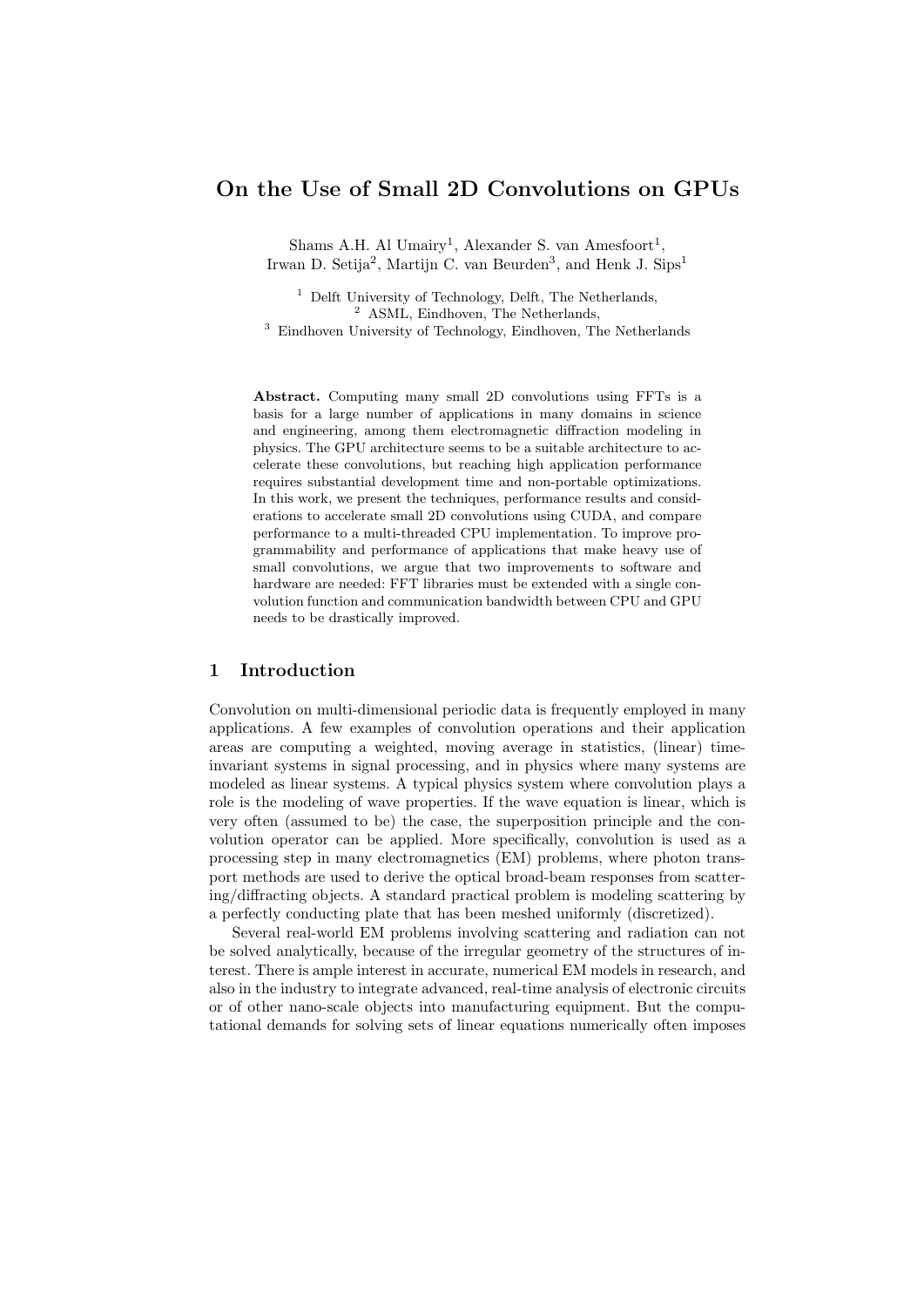limits on precision, computation and memory usage, and recently, power/heat. Modern multi-core architectures promise to push away those boundaries. Hence, (massive) parallelization is an interesting and active research area.

One platform that could satisfy the hunger for a huge amount of floating point computations is the graphics processing unit (GPU). Computer graphics hardware has been rapidly increasing in performance, and is suitable for generalpurpose computations using CUDA and OpenCL since a few years. However, the GPU performs most efficiently when there are lots of independent jobs with optimal size. For FFT-based convolutions, this means many FFTs that just fit in core-local memory, which means 1024–4096 points. Especially the spectral methods lead to small FFT sizes as they exhibit fast (exponential) convergence for analytical data. In addition, for signal/image processing, small FFT sizes are preferred and typically  $9\times9$  pixels are used as a basis. Otherwise, it often depends on physical properties like structure size versus wavelength. If this ratio is small, we can expect small FFTs.

In this paper, we consider the 2D convolution operation in diffraction grating of multi-dimensional EM wave and interference pattern algorithms. We show the effectiveness of our parallelization techniques of 2D convolution using small FFTs on GPUs and the CPU. We demonstrate that even for small 2D convolutions using FFTs, good performance can be attained on GPUs, but at the cost of substantial programming effort. Afterwards, we will discuss other optimizations and more generic solutions.

In the remainder of this paper, we describe our specific application example in Section 2, followed by a brief overview of the CUDA GPU and programming architecture in Section 3. Next, Section 4 discusses the parallel implementation and explores the most important optimizations techniques for our application type on the GPU architecture. In Section 5, our performance measurements are shown as well as a comparison to a multi-threaded CPU implementation, followed by a discussion on the implications of the experiments in Section 6. We wrap up with the conclusion in Section 7.

# 2 Electromagnetic Diffraction at Nano-Structures

In physics, waves have the property of diffraction, where an incoming wave that hits a single-slit or grating object is split into several diffracted beams. The reflected light is a convolution of the patterns from diffraction and interference. The angles of diffraction are determined by the (ratio between) slit width and wave length. Electromagnetic (EM) diffraction techniques are commonly used to model light propagation on a scattering medium with a varying refractive index. The EM response of the scattering object to the incident field is described by a shape function that models physical quantities such as absorption and reflectance. With a known incident field, the measured reflected field can be used to deduce the shape of very small grating structures, such as those placed on a silicon substrate. The actually produced shapes can be compared to the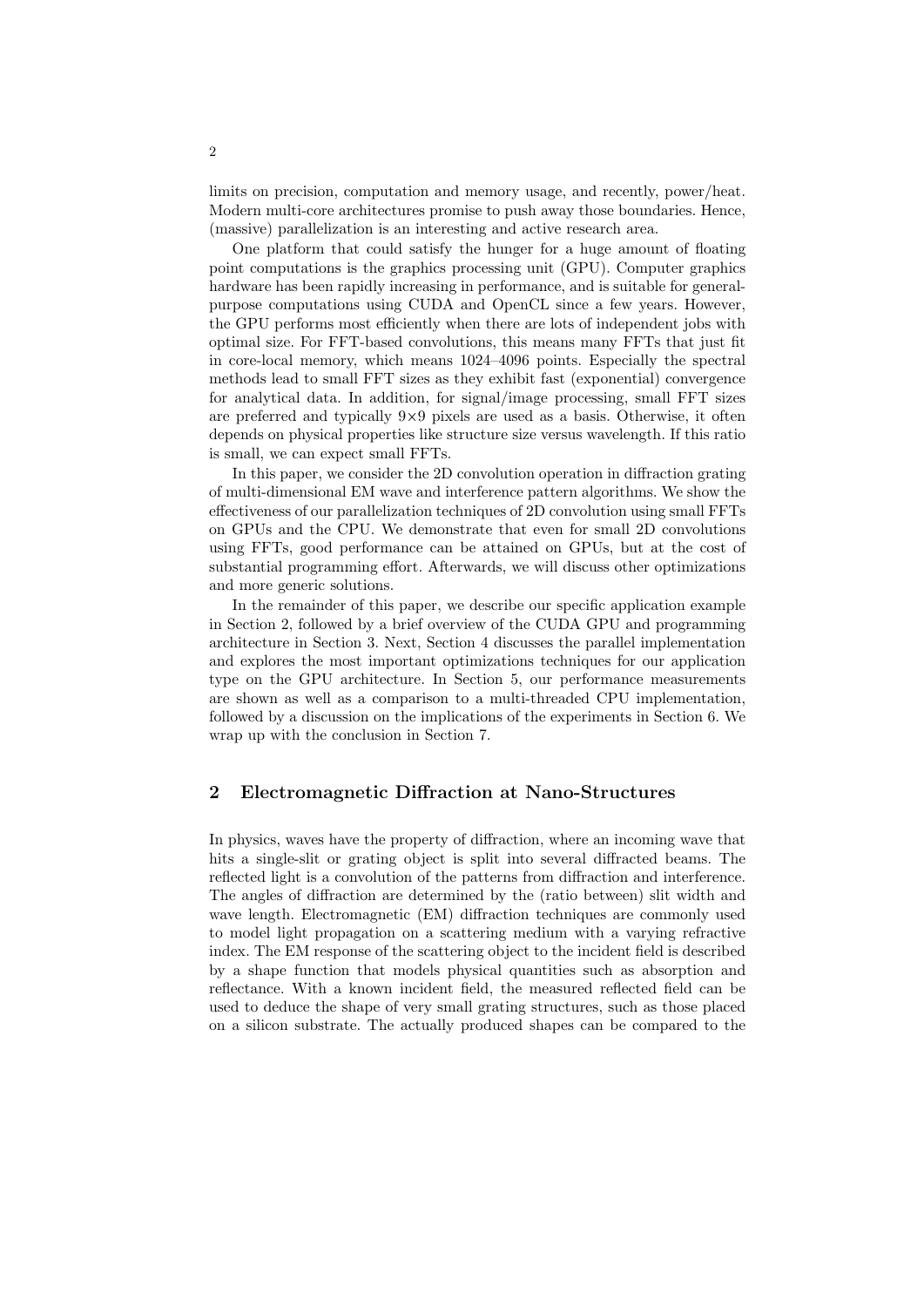intended shapes to calibrate the manufacturing process to produce incredibly small scale and high density electronic circuits at high yields.

The diffracted light beam  $C(x, y, z)$  from a plane positioned perpendicular to the z-axis can be computed as shown in the 2D convolution Equation 1. A light source with beam profile  $E(x, y)$  (represented as an  $N \times N$  matrix) is convolved with the shape function  $S(x, y, z)$  on that plain (represented as an  $M\times M$  matrix), that models the behavior of a beam on a grating. Normally, M is greater than N.

$$
C(x, y, z) = \int_{-\infty}^{\infty} \int_{-\infty}^{\infty} S(x - x', y - y', z) E(x', y') dx' dy'
$$
 (1)

$$
C(m_1, m_2, z) = \sum_{m_1 = -\infty}^{m_1 = \infty} \sum_{m_2 = -\infty}^{m_2 = \infty} S(m_1 - m_1', m_2 - m_2', z) E(m_1', m_2') \tag{2}
$$

To retrieve its shape numerically, the space in terms of grids in  $(x, y, z)$  has to be discretized through a fourier expansion of the fields in the periodic x- and y-direction and through slicing the object in layers along the z-direction. We can solve the convolution at each point in the grid (Equation 2), by rewriting the integral over  $(x, y)$  to a summation over the lateral fourier modes  $(m1, m2)$ . The most common fast convolution algorithms apply the fast fourier transform (FFT) via the circular convolution theorem. Specifically, the circular convolution of two finite-length sequences is found by performing an FFT, multiplying point-wise, and performing an inverse FFT. To apply this convolution, the input sequences must often be zero-extended (padded) and/or portions of the output sequences discarded. Thereby, a 2D fourier-based convolution is computed in five steps:

- 1. Pad the EM vector fields.
- 2. Apply 2D FFT to 2D arrays on a layered stack of slices  $((x, y)$ -planes).
- 3. Perform element-wise multiplication with the shape function.
- 4. Apply inverse 2D FFT.
- 5. Extract the scattered vector fields.

To increase the accuracy of computing the angular-resolved spectrum, the diffraction grating can be lit from multiple, independent angles of incidence. These angles  $\theta_i$  are independent and can be processed in parallel.

All gratings have intensity maxima  $(m)$  at angles  $\theta_m$ , where m is an integer specifying the order of the diffracted beam, resulting in diffracted orders on both sides of the zero-order beam. These parameters can be varied and influence the size of the problem, such as the number of harmonics in the x- and y-directions, the size of the FFTs, the number of layers in the z-direction, and the number of angles of incidence. We concentrate on small FFT sizes, which we believe are undervalued, while highly relevant for the described application types in general, and in particular, EM diffraction modeling. Convolutions referred to typically contain an FFT size between  $16\times16$  and  $128\times128$  and take 60–80% of the total runtime.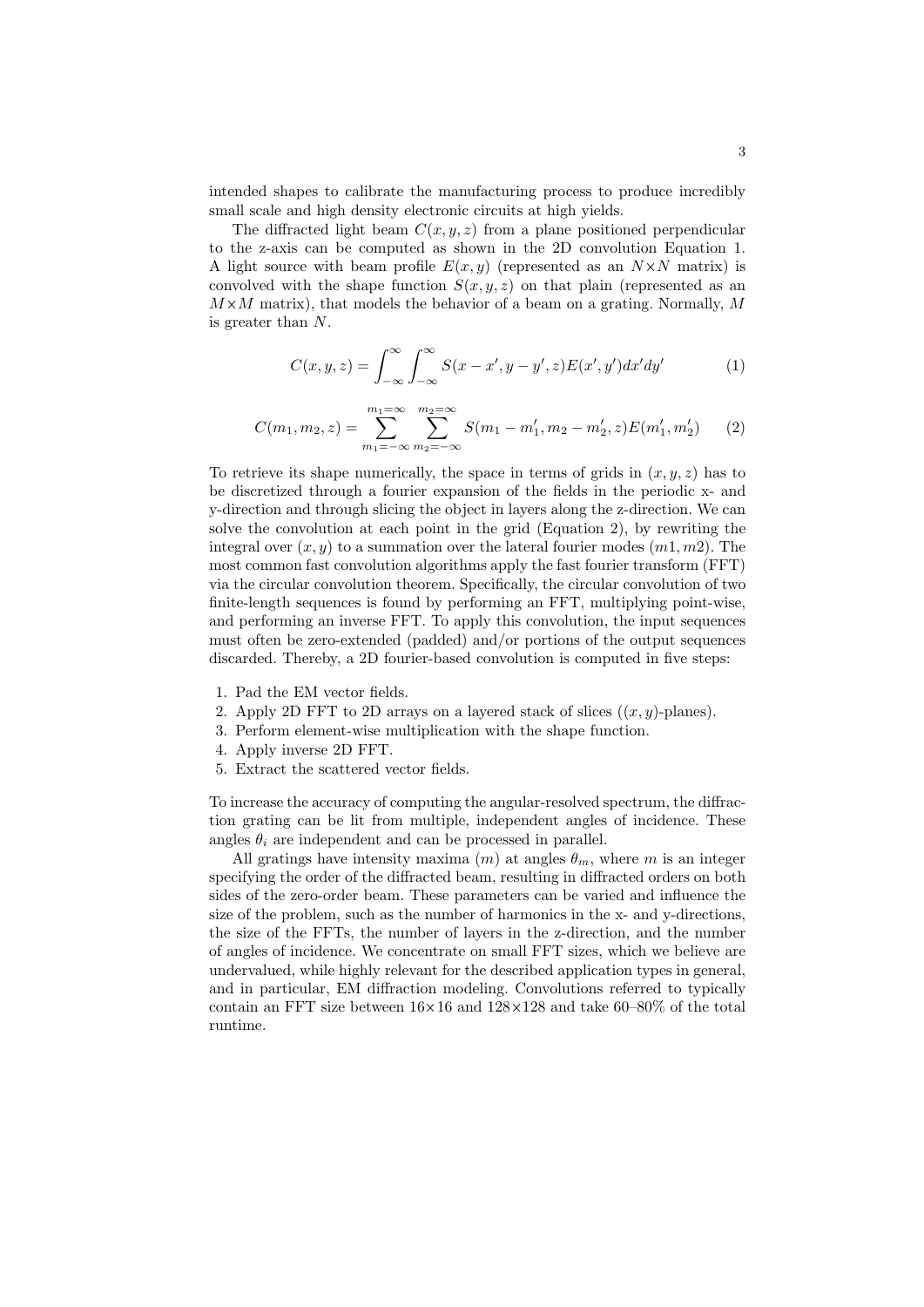The computational complexity of the fourier-based convolution method depends largely on the size of the EM vector field  $(N)$ . In convolutions using this method, the solution matrix is of the size  $(M + N - 1) \times (M + N - 1)$ . The major computational steps for each of these elements (except those near boundaries) include FFT and IFFT of  $(M + N - 1) \times (M + N - 1)$  matrices, so the complexity is  $O[(M+N)^2 log(M+N)]$ . Large scale computational EM model problems for small  $(x, y)$ -planes have computational limitations derived from soft real-time requirements. Thus, to speedup this numerical analysis, parallelization of these computations is of interest. The next section will outline the most important features of our target platform, the NVIDIA CUDA GPU platform.

# 3 NVIDIA CUDA GPU Platform

As graphics processing units (GPUs) have become more powerful, each generation has focused more on general-purpose processing (GPGPU). Since 2007, NVIDIA distributes CUDA (Compute Unified Device Architecture), a hardware/software platform to make developing highly parallel GPGPU applications more straightforward. A GPGPU consists of a set of multi-processors, caches, an interconnection network, and memory controllers, connected to offchip, high bandwidth ("global") memory. Each multi-processor has a flexible vector unit, a large scalar register set, local scratch ("shared") memory, and may read through or around various caches. A multi-processor executes vector instructions ("warps") in a SIMT fashion, a variant of SIMD where vector components are considered as individual threads that can branch independently and have their own address generator. A warp is currently 32 threads, which is wider than the vector unit. Many warps must be active concurrently per multiprocessor to hide execution stalls.

The CUDA programming model encourages programmers to partition the work into independent sub-problems (blocks) that can be solved in parallel, and then into finer pieces (threads) that can be solved cooperatively in parallel. This hierarchy of threads fits well on modern multi-core systems and encourages mainly spatial locality of reference in global memory, few diverging branches, and usage of shared memory within blocks of threads. At kernel launch time, an execution configuration must be provided, which specifies the number of blocks and its size in up to three dimensions. A sane block size ranges from 32 to 256 threads, while many hundreds or thousands of blocks should be launched to scale transparently to any number of multi-processors. Together with the register and shared memory requirements, the number of blocks that can run concurrently per multi-processor can be determined by the hardware scheduler. Data transfers between main memory and GPU global memory must be managed explicitly. Since the PCIe bus is relatively slow, this I/O is often costly. The easiest way to get started with programming CUDA GPUs is using the CUDA programming guide [3] and optimization manual [2] from NVIDIA.

The basic software toolchain of CUDA consists of a compiler, driver, and runtime libraries. NVIDIA also provides a basic profiler, GDB debugging sup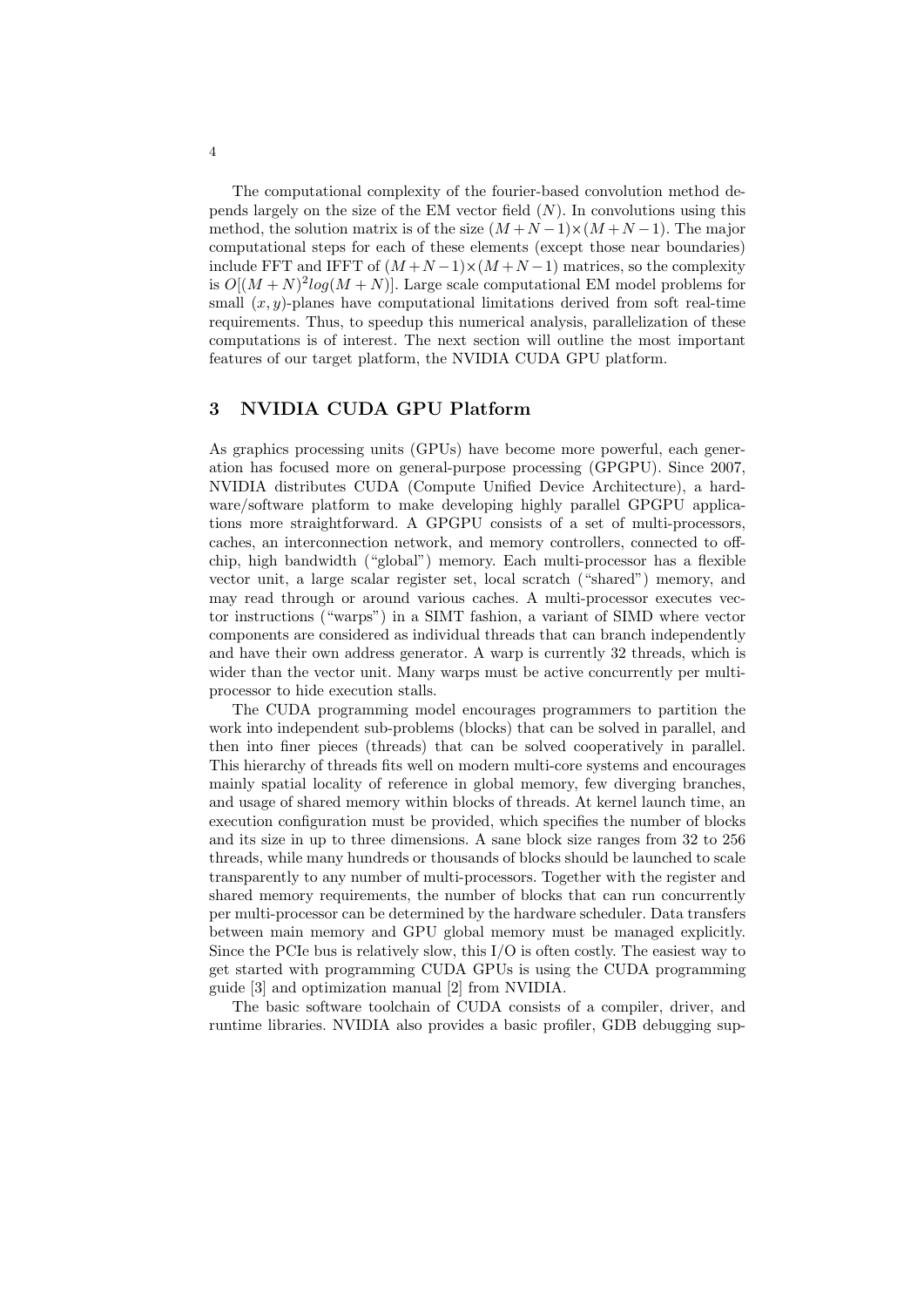port, and several libraries of commonly used functionality, among them, the CUDA FFT (CUFFT) library. CUFFT provides a FFTW library-like interface for computing FFTs in parallel on CUDA GPUs. A problem is that each CUFFT function is a black box that will launch a GPU kernel, so we cannot easily modify or compose with it. The CUDA SDK contains an image convolution example [5] and describes FFT based convolution [4], but does not nearly go as far as this study. We selected the GPU, because we expected that an architecture with small, core-local memories and many cores would be the best fit for many, small convolutions. Nevertheless, the following aspects must to be taken into account to benefit from the GPU.

- 1. Maximize the amount of independent work. (Section 4.2)
- 2. Tune the execution configuration. (Section 4.3)
- 3. Minimize the transfers between CPU and GPU memory. (Section 4.5)

# 4 Parallel Implementation on the GPU

After an initial CUDA implementation, we first explain how we exposed more independent work and with which execution configuration, then we optimize within the convolution, and lastly we try to reduce CPU/GPU data transfers.

#### 4.1 Initial CUDA Implementation

The first parallel version of a fourier-based 2D convolution algorithm can be written in CUDA in a fairly straightforward way. The data-independent sections of the program are identified, implemented as kernels and mapped to the GPU. The input and output of the kernels are data arrays transferred and stored as arrays in GPU memory. Our initial GPU algorithm executes the following steps, traversing sequentially through the stack of slices and through the angles of incidence.

- 1. Pad each signal stream with zeros.
- 2. Copy each data stream and the shape function to GPU memory.
- 3. Set up the CUDA execution configuration.
- 4. Invoke CUDA kernel to apply forward 2D FFT.
- 5. Invoke CUDA kernel to multiply element-wise with the shape function.
- 6. Invoke CUDA kernel to apply backward 2D FFT.
- 7. Copy the resulting arrays back from GPU memory.
- 8. Extract each signal stream from resulting arrays.

There are two layers of parallelism to work on: the nested loops and the 2D convolution itself. The nested loops over all layers (and three components  $x, y, z$ ) can be batched into a single kernel, such that each loop iteration is executed in parallel on its own CUDA thread(s). We also turn to the convolution itself, since it is not very efficient by default, especially without batched 2D FFT, and because not all convolution applications using small FFTs have enough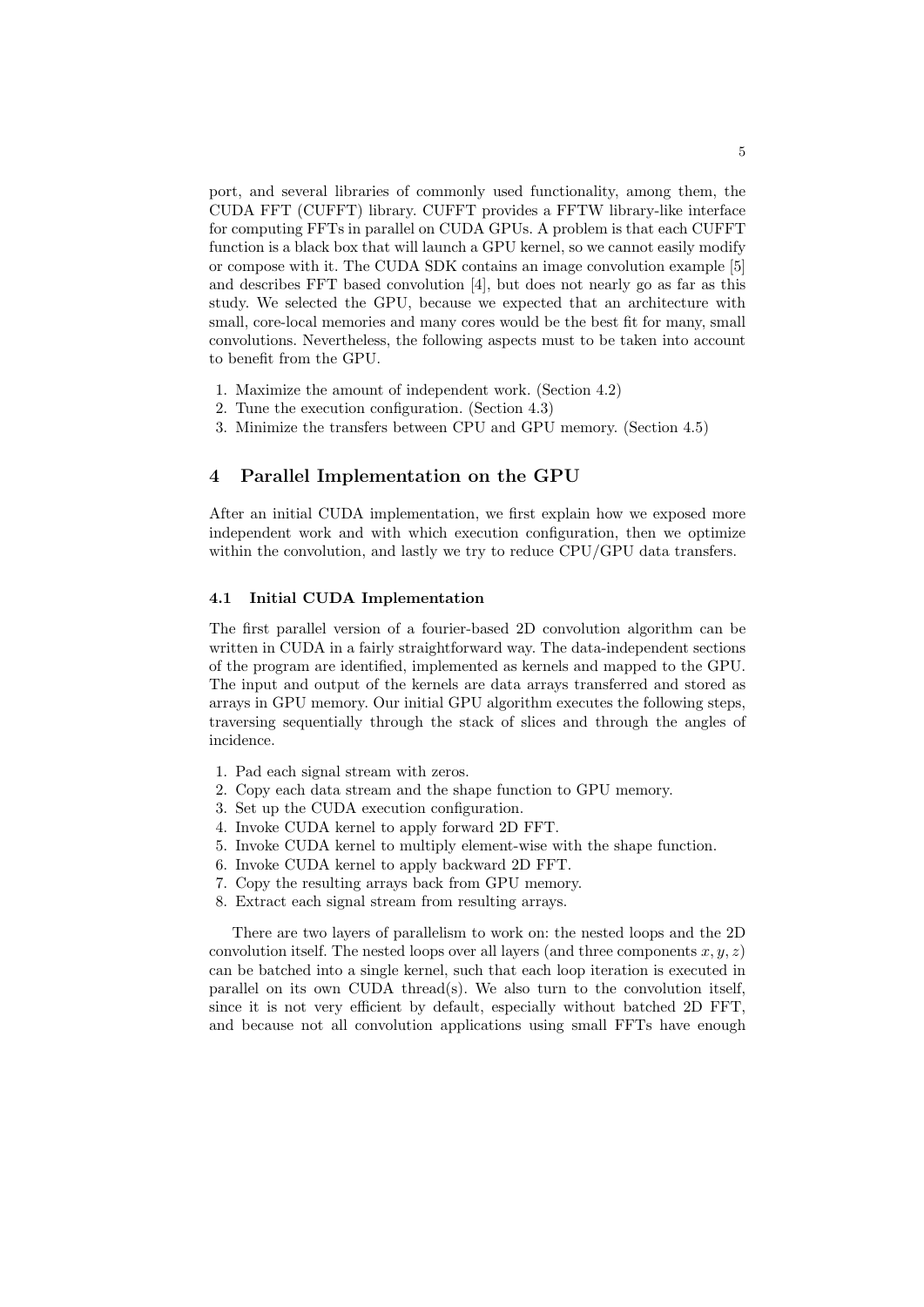independent data streams to satisfy the GPU. It can be split into the forward and backwards FFT tasks and into the multiplication. Since the 2D CUFFT consumes the majority of cycles, we dived deeper and split the 2D CUFFT into 1D CUFFT and transpose sub-tasks.

#### 4.2 Increasing Independent Work

Parallelizing the computations of each slice separately performs poorly, because there is too little work per kernel invocation. The easiest way to improve is to move loops into the GPU kernels (steps 4, 5, and 6) and parallelize them. We can execute all layer (and field component) iterations in a single kernel (as long as data fits in GPU memory), such that the computations in each kernel are applied to all slices in parallel. As a result, more threads run per kernel invocation and concurrently. This can also be applied to the angle loop to convolve the data for all angles of incidence in parallel. Such code transformations look trivial, but the generation and outline of the data structures in our sequential application was unsuitable to parallelize for multiple angles in the same, initial effort as for multiple layers. Data for multiple angles must be available at the same time and preferably stored in a single, contiguous buffer. Unfortunately, such parallelization obstacles in sequential code are common, because the extra requirements from parallel programming are unnatural for sequential code, memory requirements are higher, and even if the operations are independent, the output locations may not be if output is of variable length (not in our case).

#### 4.3 Tuning the Execution Configuration

The execution configuration can be specified using up to three dimensions, however, CUDA imposes some limits on the size of each dimension: (65535, 65535, 64). One can try to unroll a loop with independent iterations onto the GPU, but it is too restrictive to map the loop index of many small 2D FFTs or matrix computations onto the (only free) third dimension. The block and grid dimensions must be chosen to run an optimal number of threads, preferably as a multiple of the warp size. More threads per block can lead to better shared memory usage (locality), but worse concurrency as local barriers operate per block. For the transpose and multiply kernels, we set up a grid of  $(3\times(NLayers + 1))$  matrices of size  $Height \times Width$ , for N angles; where each grid is structured as a square 2D array of square threads blocks (i.e.  $16\times16$  threads). This is done by distributing the threads horizontally and vertically, where a square array of blocks is repeated horizontally as to represent the number of matrices and vertically to represent the number of angles. As a general configuration, one can use a block size of  $(16, 16, 1)$ , in blocks of  $((FFT\_Width/16) * (3 * (NLayers +$ 1),  $(FFT \text{Height}/16) * \text{NAngles}$  with this pattern. We can apply this idea as long as the transform size is a multiple of 256, otherwise a smaller pattern (e.g. of size 64) should be set up. This strategy enables a great flexibility in the implementation of such algorithm with variety of geometry sizes and number of angles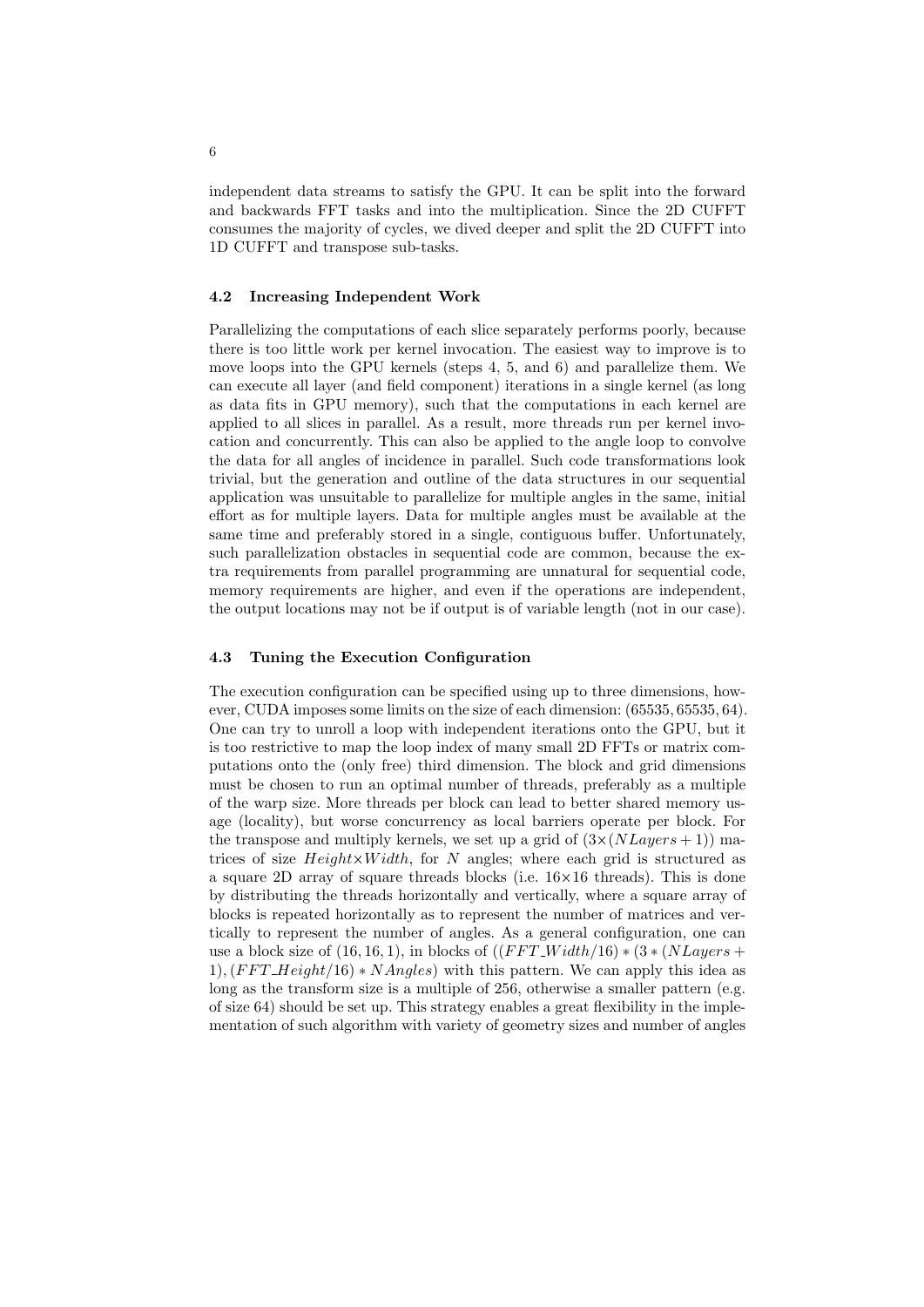of incidence. As the number of layers along the z-direction and the number of angles in the spectrum increases, more elements can be explored in parallel, which may yield an increase in performance especially with small convolution sizes.

#### 4.4 Optimizing the 2D Convolution

At this moment, the FFTs take a lot of time, so we turn to the convolution itself. To perform 2D FFTs on a batch of matrices on the GPU concurrently, we constructed our own batched 2D FFT on top of the batched 1D CUFFT functionality. Up till CUDA 3.0 final released in March, CUFFT supported batched execution for 1D FFTs only, but with the release of CUDA 3.0 final in March, 2D FFTs can also be batched, gaining the same speedup with this optimization as our code. The required steps are shown in Figure 1. Computing the 2D FFT



Fig. 1. 2D convolution using FFTs

is then a matter of applying the 1D FFT to every row and then to every column. Transferring matrix data to/from global memory column-wise is very inefficient. It is better to transpose twice: once to apply the column-wise FFT in row-wise order, and once to transpose back the output. All row-wise 1D FFTs can be computed in parallel, four times per 2D convolution, intermixed with transposes and the element-wise multiplication. Loading from and storing into shared memory is done in row-wise order. This transformation delivers a factor of 2–3 performance compared to an unbatched solution. We also merge the normalization for all FFTs into the multiplication kernel, but this computation takes only a fraction of the total time, and could just as well be multiplied into the shape vector when it is generated. Since the multiplication is element-wise, this algorithm could be optimized further by combining both kernels, which saves some memory transfers and kernel startup overhead. This was not implemented, since it requires creating our own batched 1D FFT. A high-performance evaluation of 1D and 2D discrete fourier transforms on CUDA GPUs was released over a year ago [1]. Comparing their performance results for small 1D FFTs with performance from CUFFT indicates that for FFTs with a power-of-two size up to 64 points, CUFFT can still be improved by up to a factor of three. We did not provide a custom 1D FFT, because we feel that this is exactly what CUFFT is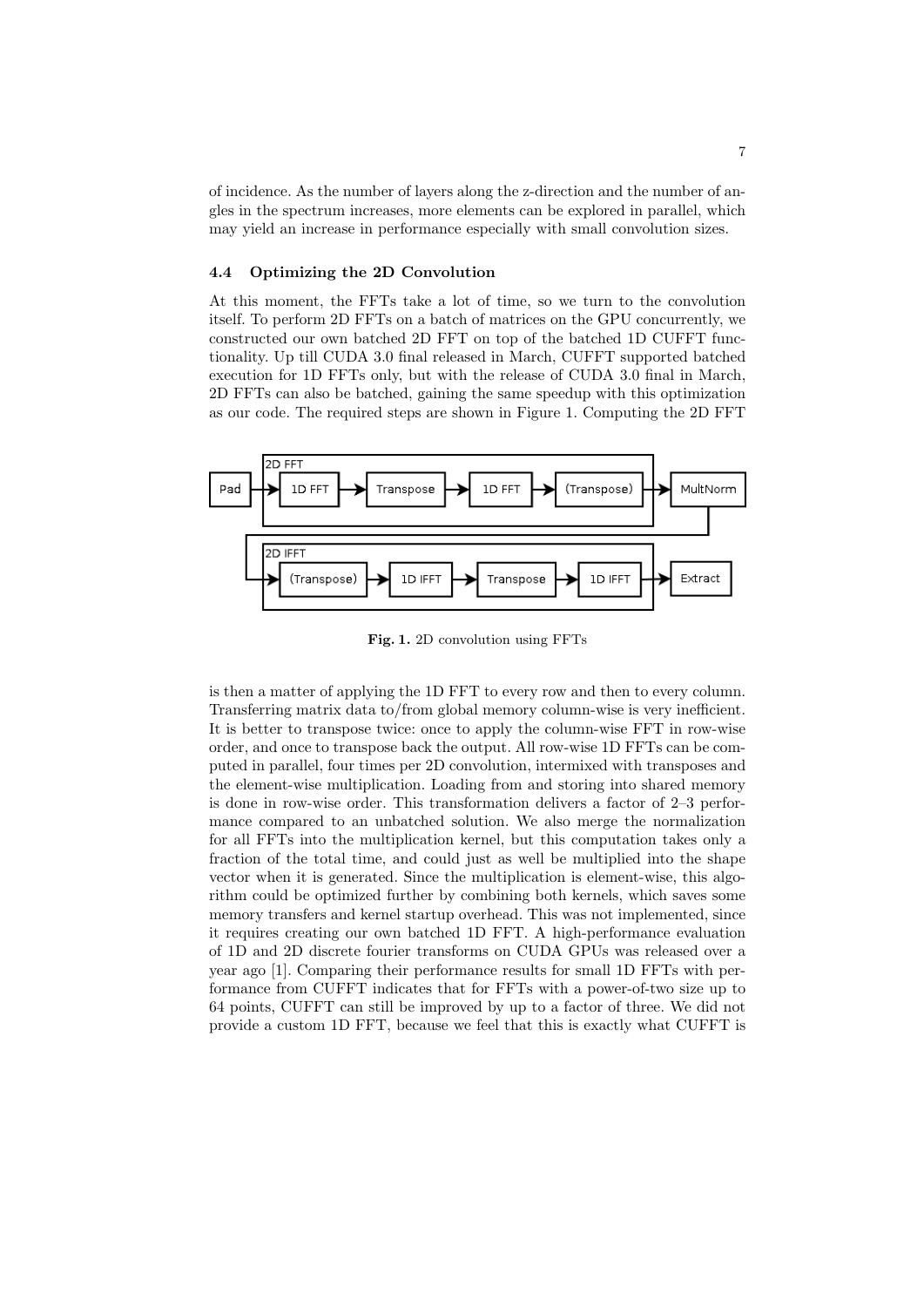for. With opening up 2D FFTs the situation is different, as there we can strip the inner transposes, so while both batched 1D and 2D CUFFT kernels can be improved for small FFTs, as soon as transposes take a significant time, it pays off to open up the 2D FFT.

#### 4.5 Optimizing Transfers between CPU and GPU

A batched 2D solution also enables other optimizations that save work and data transfers. Since the forward 2D FFT is followed by an inverse 2D FFT afterwards, we can strip out the inner two transposes. The initial implementation pads and extracts on the CPU. Padding and extraction on the GPU is faster, not because of any speedup on these very short operations, but because it reduces the amount of data copied between CPU and GPU memory. (Avoiding an increase in GPU memory footprint takes a bit of care.) Apart from avoiding I/O and memory transfers altogether, we can optimize the remaining transfers. A related effect of the loop unrolling/batching is that we can copy fewer, larger buffers between CPU and GPU memory which is more efficient. To allow this, the input data structure must be rearranged into a continuous sequence of slices. In general, it is a good idea to move data inflating and/or reduction operations to the GPU if they are placed around the computations that need to be accelerated, even if those operations themselves take only a small fraction of the total run-time. Naturally, we use pinned memory to reach peak I/O bandwidth.

#### 5 Experiments and Results

This section describes the experiments and test setup, and shows the performance of our multi-core CPU and GPU implementations.

#### 5.1 Experimental Setup

Table 1 shows a range of different problem cases that have been approached in this study. The listed number of convolutions per angle is computed as  $3\times(nLayers + 1)$ . In all cases, we run through many grating iterations to ensure stable measurements, each on eight angles of incidence (each on the three field components). Beyond eight angles, the (GPU) platforms will not run more efficiently, as experimentally derived. Even more independent work cannot be processed in parallel. Table 2 shows the characteristics of the platforms used in this study. The Geforce 8800 GTX is the principal GPU from the "8 series",

| <b>Table 1.</b> Properties of considered problem cases |                                                                         |                |     |     |  |  |  |  |  |
|--------------------------------------------------------|-------------------------------------------------------------------------|----------------|-----|-----|--|--|--|--|--|
|                                                        | Problem Case #Harmonics in X and Y FFT Size #Layers #Convolutions/Angle |                |     |     |  |  |  |  |  |
|                                                        | $-3$ to $3$                                                             | $16\times16$   | 32  | 99  |  |  |  |  |  |
| 2                                                      | $-7$ to $7$                                                             | $32\times32$   | 64  | 195 |  |  |  |  |  |
| 3                                                      | $-15$ to $15$                                                           | $64\times64$   | 128 | 387 |  |  |  |  |  |
| 4                                                      | $-31$ to $31$                                                           | $128\times128$ | 256 | 771 |  |  |  |  |  |

Table 1. Properties of considered problem cases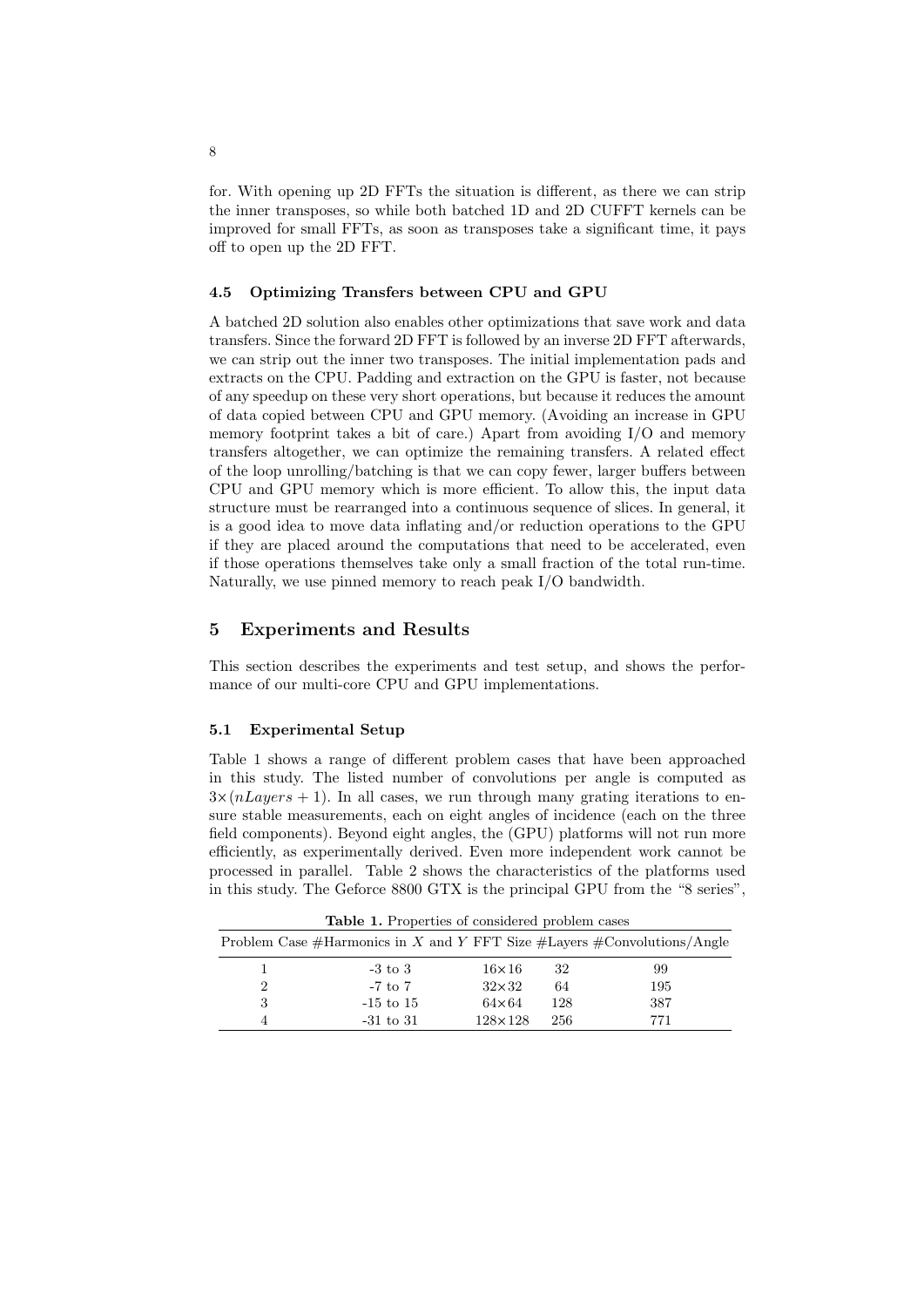| <b>Table 2.</b> Hardware platform characteristics |    |      |                    |        |        |                                                           |  |  |  |
|---------------------------------------------------|----|------|--------------------|--------|--------|-----------------------------------------------------------|--|--|--|
| Processor                                         |    |      |                    |        |        | Cores Freq(GHz) Memory/Core Memory Gflop/s Mem $Bw(GB/s)$ |  |  |  |
| Intel Core i7 920                                 | 4  | 2.66 | $32 + 32$ L1       | 6 GB   | 85.2   | 32.0                                                      |  |  |  |
|                                                   |    |      | 256 L <sub>2</sub> |        |        |                                                           |  |  |  |
|                                                   |    |      | 1x8192 L3          |        |        |                                                           |  |  |  |
| NV GF 8800 GTX                                    | 16 | 1.35 | $16 + 8 + 8$       | 768 MB | -345.6 | 86.4                                                      |  |  |  |
| NV Tesla C1060                                    | 30 | 1.30 | $16 + 8 + 8$       | 4 GB   | 936.0  | 102.0                                                     |  |  |  |
| NV GF GTX 280                                     | 30 | 1.30 | $16 + 8 + 8$       | $1$ GB | 936.0  | 141.7                                                     |  |  |  |

Table 2. Hardware platform characteristics

the first NVIDIA architecture supporting CUDA. The subsequent "200 series" architecture is represented by the Tesla C1060 and Geforce GTX 280. Tesla C1060 is equipped with more memory running at a lower (safer) clock frequency (0.8 GHz GDDR3) than the GTX 280 (1.1 GHz GDDR3) and is intended for scientific/industrial computing instead of 3D gaming. While NVIDIA markets its GPUs as having hundreds of (CUDA) cores, in our opinion it makes more sense in architecture comparisons to count a multi-processor as one (albeit more flexible) SIMD core. The listed core clock frequency for the GPUs applies to the multi-processors. The chip core clock driving caching and interconnection subsystems runs at less than half of that frequency. A similar remark applies to our core i7, where the "uncore" clock drives the L3 cache and memory controllers at 2.133 GHz. The GPU platforms use the listed CPU platform as host system with 6 GB of DDR3-1333 memory. The Core i7 GPU features hyper-threading to run up to two threads per core and turbo boost to dynamically increase the clock frequency when the thermal situation allows it, often more on workloads that use few cores. For the Core i7 920, this means that the core clock can be increased once with 133 MHz and, if only one core is in use, it can be increased twice, leading to a 10% increase. This should be considered when interpreting the multi-threaded speedups.

As for the software setup, we ran our tests on Linux with a 2.6.31 x86- 64 kernel and compiled our programs with GNU GCC 4.3.4. The multi-core CPU code uses the FFTW library, version 3.2.1, with SIMD and multi-threading support. The element-wise multiplication executes sequentially on the CPU. All tests have been run in complex single precision and produce the same output. To acquire stable performance measurements, we increase experiment duration by computing (including data transfers) multiple rounds sequentially.

#### 5.2 Performance Measurements

The raw performance results of small 2D convolutions on the introduced platforms are shown in Figure 2. This does not include data transfers between CPU and GPU, as we compare pure 2D convolution processing here. It does imply that real implementations likely have to move more parts of the application onto the GPU, even if insignificant in terms of runtime, to avoid high transfer overhead. For problem case 1, the 8800 GTX GPU is already 50% faster than the CPU, and for larger cases, this becomes a factor of two. The GTX 280 GPU extends that to a factor of two for case 1, and to a factor of three for larger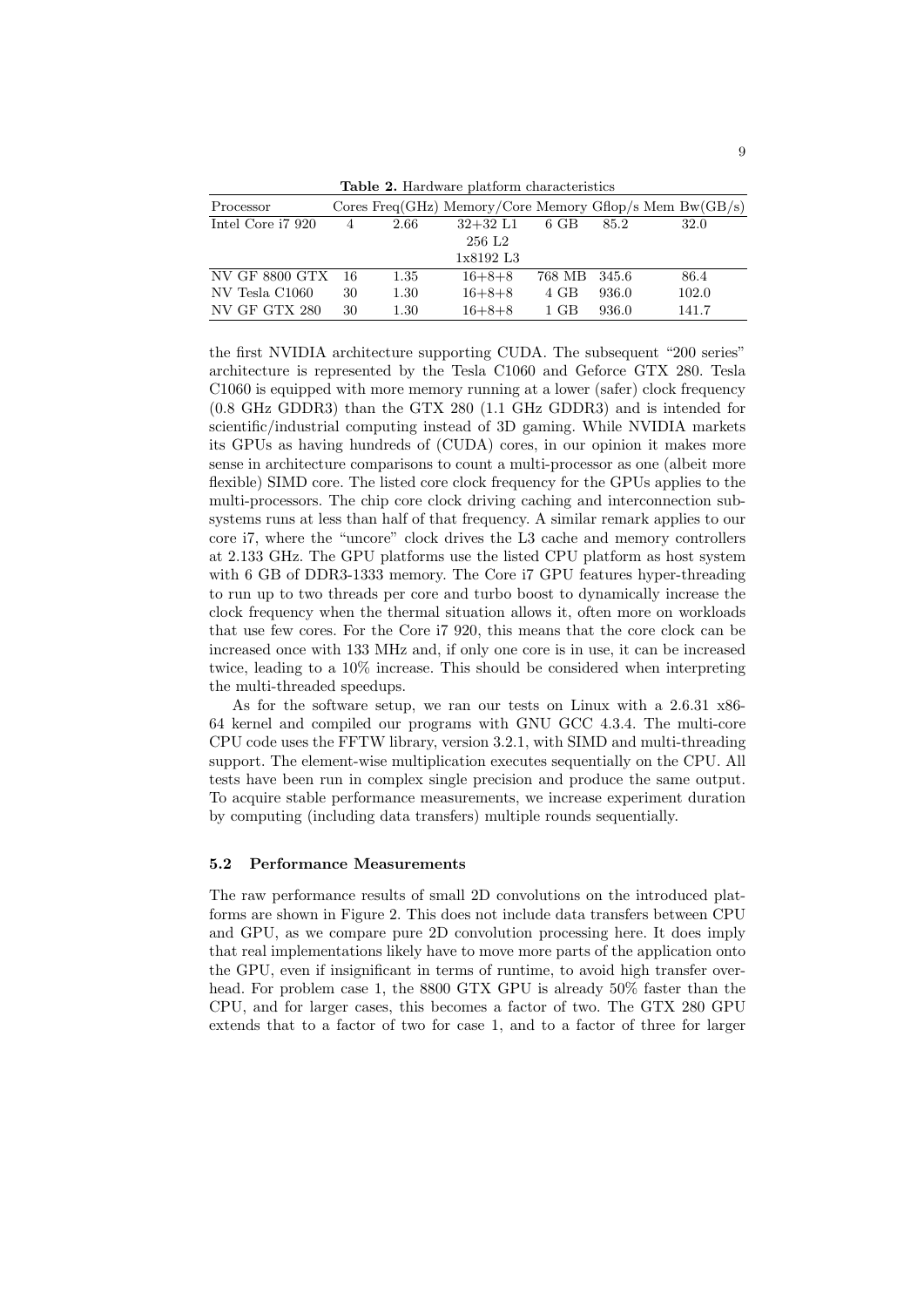

Fig. 2. Performance of small 2D convolutions on CPU and GPUs

cases. It is a bit faster than the Tesla C1060 for case 1, and this difference increases to about 33% for case 4. Being mostly memory-bound, all experiments under-use the computational capabilities of the platforms, but this is even more true for the smaller problem cases. There are some relative performance differences between different problem cases per platform, but they are not that large. This means that all platforms benefit/suffer by about the same factor from the efficiency problems inherent in the FFT computations and in the memory-bound portions, although we readily admit that the number of experiments is somewhat small for a broad statement here.

Although not plotted, we can report that the speedup of our multi-threaded CPU implementation over sequential execution using the FFTW library is worthwhile, but not very high. For the smallest problem case, four threads execute only 34% faster, and another four extra threads add another 5%. For problem case 2, the speedup is a bit higher. For the largest problem cases, the speedup approaches a factor of two using eight threads. The speedup of four threads is about half that, which indicates that hyper-threading, and multi-threading in general, make a real difference at medium-small 2D convolutions, but with a huge caution for poor scalability.

Using the CUDA profiler, we continuously measured the relative processing time of each GPU kernel and transfer during optimization. Figure 3 shows the final performance breakdown on the Tesla C1060. It indicates that for the larger cases, the transposes still take a lot of time, even after optimizing out the inner transposes. Although not shown, significant time is also spent in copying data between CPU and GPU memory. Data padding takes more time than extraction, because padding also clears memory areas, while data extraction simply skips those memory blocks. This difference is getting larger when increasing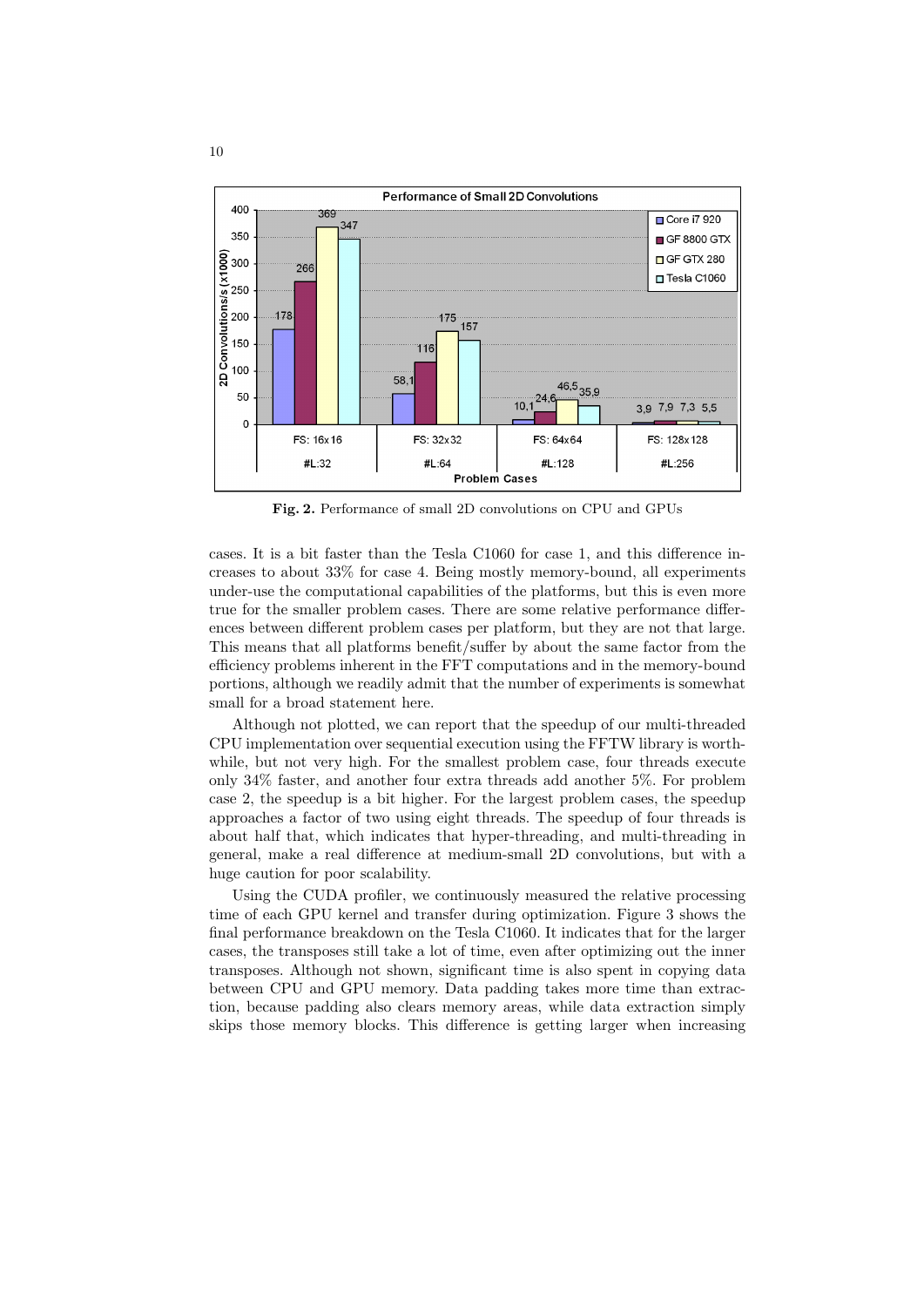

Fig. 3. Performance breakdown of small 2D convolutions on Tesla C1060.

the problem size. The runtime fraction of the 1D FFT kernel is only large for problem cases 1 and 2. Better CUFFT 1D performance would certainly help for small convolutions. Since many of the kernels, namely transposes, multiplication/normalization, and padding/extraction only load and store data with little or no computations in between, our last observation is that the best way to optimize further would be to merge kernels together, rather than to optimize the task that takes the most time.

# 6 Discussion

There are a number of properties inherent to computing large numbers of small (2D) convolutions. The large amount of independent work can be solved with fine-grain cooperative plus coarse-grain independent, massive multi-threading, which is exactly what the GPU needs. Also, there are no main memory alignment or transfer size issues (we consider adding transpositions to turn column- into row-wise FFTs as a given). However, the number of compute operations per data byte ("arithmetic intensity") is low. Batching even more work does not help, because you cannot fill one bandwidth hole with another. After transforming the application to submit a large volume of work at a time to the GPU, most optimization effort is aimed to get rid of unnecessary memory and I/O transfers, either by optimizing them out completely, or by moving more CPU or GPU kernels into fewer GPU kernels. This requires opening up FFT libraries like CUFFT and FFTW. The problem is that this is not productive for application writers and contrary to the solution that these libraries are offering (or supposed to offer). The introduction of batched 2D FFT support to CUFFT improves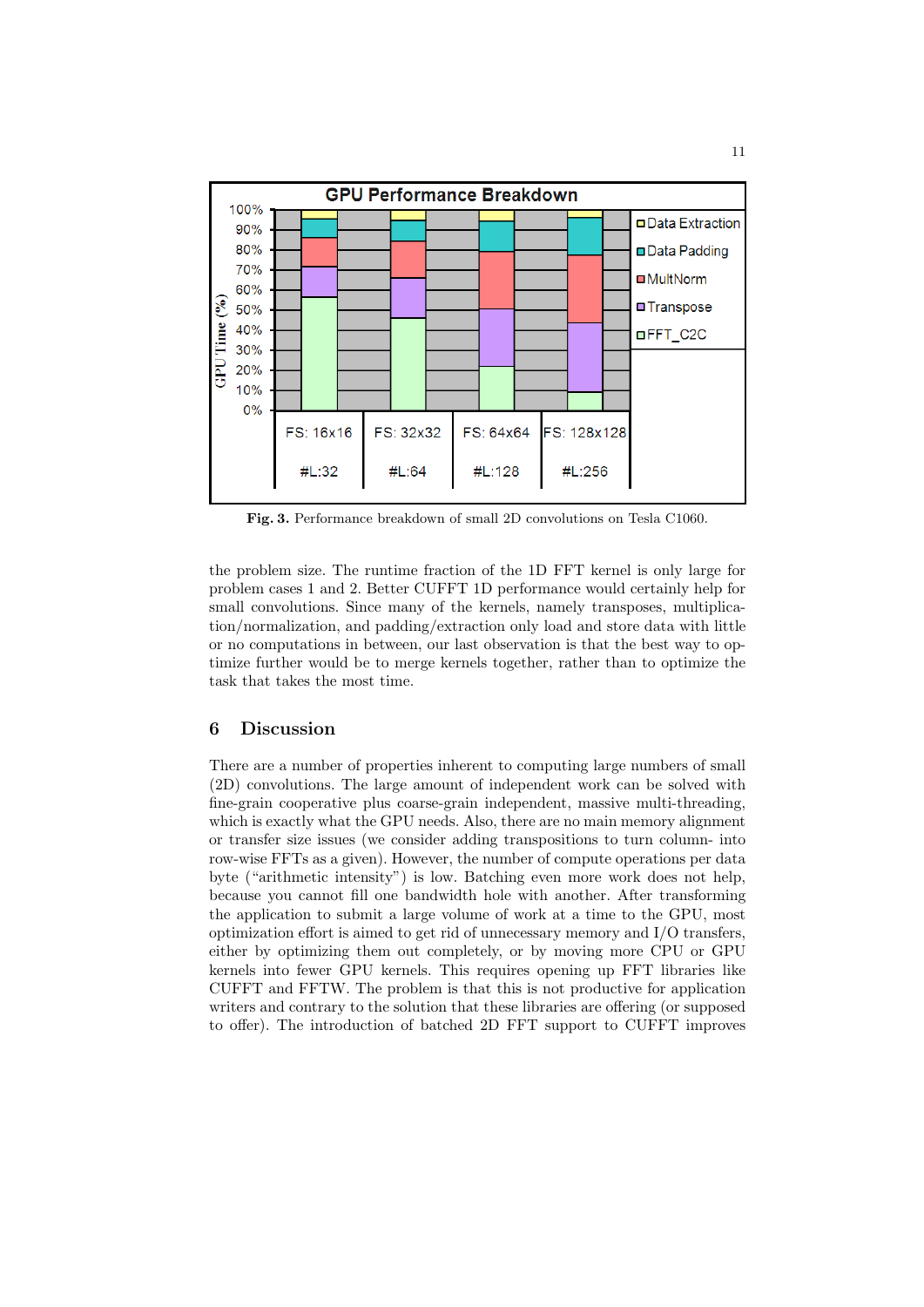the situation, but still leaves much to be desired for convolution processing. The suboptimal performance of small 1D FFTs in CUFFT is indeed causing performance problems for convolutions with a size up to 64 points.

Ideally, FFT operations could be programmed at a higher level, such that composing FFT kernels with other operations is easy and efficient. However, we do not see a high-performance solution of that kind coming any time soon. Instead, we propose to extend the commonly used FFT API to make the convolution a first class citizen. We believe that the two principal requirements for this have been met. The extension must:

- 1. be simple with many applications that can take advantage of it.
- 2. allow enough performance improvement to warrant this "specialized" functionality.

As for item one, only a single function is needed with a prototype that is very similar to the prototype of the n-dimensional FFT function. There are many applications that can take advantage, especially of 1D and 2D convolutions of power-of-two sizes. As for item two, this specialized function would unlock the following optimizations:

- 1. expose more independent work benefiting small batches.
- 2. optimize out the inner transposes.
- 3. merge point-wise multiplication with FFTs around it. This merges a memoryintensive with a more compute-intensive kernel.
- 4. merge padding and extraction operations with outer 1D FFTs, which can optimize for padded values and only compute extracted values.

The fall-back implementation for not yet optimized cases is simple to implement on top of existing library functionality.

Data transfers between CPU and GPU memory are always a problem in real applications that do not output through the graphics connector. With the delay of PCIe gen 3.0 and its modest bandwidth improvement of a factor of two, this upgrade will not even remotely resolve the I/O bottleneck. We have already described how to reduce I/O requirements, but typically, convolution data is generated elsewhere/measured, so its generation cannot be moved to the GPU. Apart from reducing it, CUDA allows the programmer to deal with it. This requires programming the host code in terms of asynchronous GPU operations. Programming asynchronous operations is notorious for good reasons: it is complicated to get working reliably, and it complicates error handling and subsequent performance analysis. With only the possibility to overlap one transfer delay (partially), the payoff is very limited. We think that if it is too expensive or difficult to provide faster off-board I/O, the GPU will have to come closer to the CPU. This major architectural change has already been set into motion, but only to integrate some GPU-like cores on CPUs or to place an FPGA in a CPU socket, not for high-performance GPU computing.

12